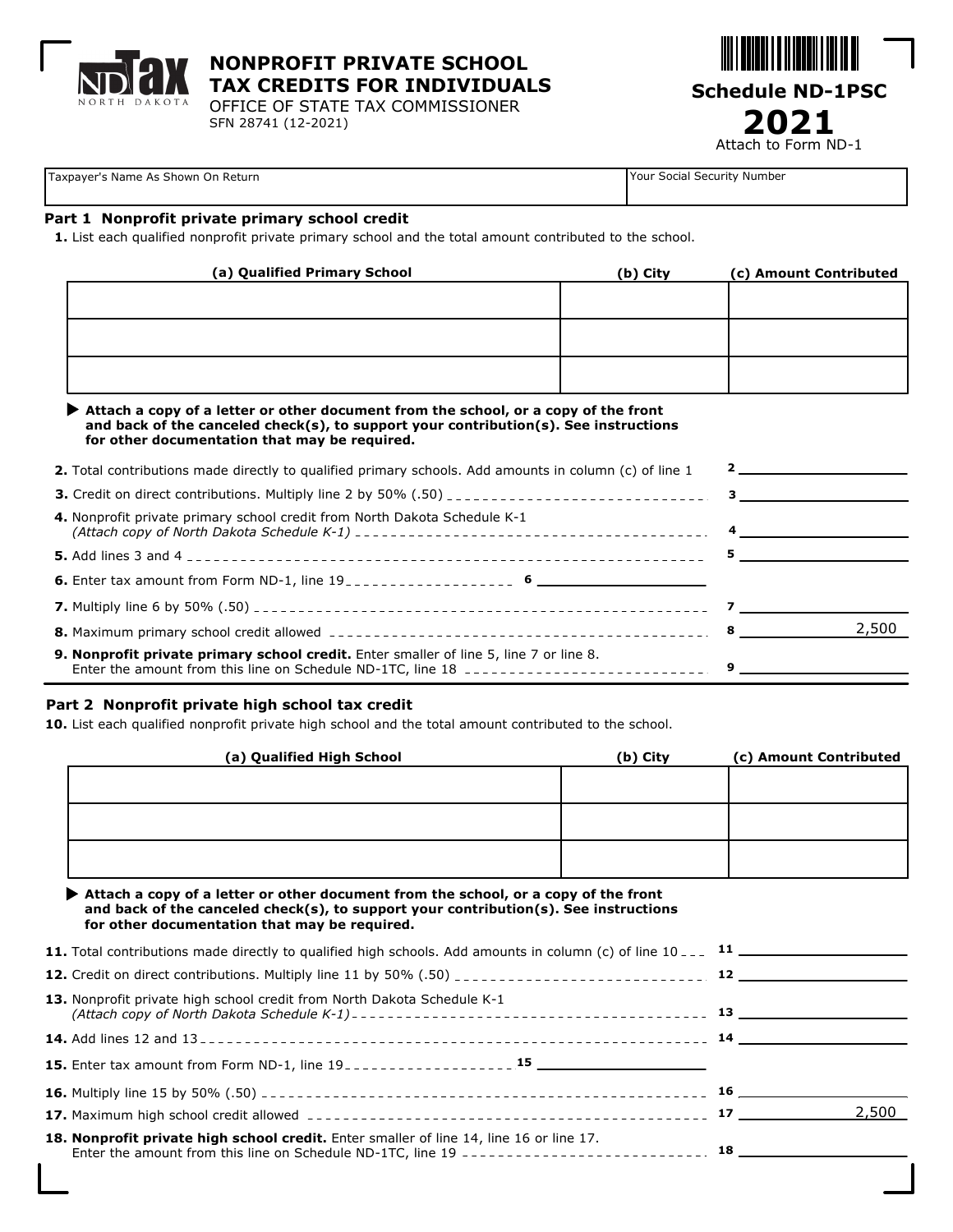

#### **Part 3 Nonprofit private college credit**

**19.** List each qualified nonprofit private college and the total amount contributed to the college.

| (a) Qualified College | (b) City | (c) Amount Contributed |
|-----------------------|----------|------------------------|
|                       |          |                        |
|                       |          |                        |
|                       |          |                        |
|                       |          |                        |
|                       |          |                        |
|                       |          |                        |

#### **Attach a copy of a letter or other document from the school, or a copy of the front and back of the canceled check(s), to support your contribution(s). See instructions for other documentation that may be required.**

| 22. College credit from North Dakota Schedule K-1                                   |    | $22$ $\overline{\phantom{a}}$ |
|-------------------------------------------------------------------------------------|----|-------------------------------|
|                                                                                     |    |                               |
|                                                                                     |    |                               |
|                                                                                     |    | 25                            |
|                                                                                     | 26 | 2,500                         |
| 27. Nonprofit private college credit. Enter smaller of line 23, line 25 or line 26. |    |                               |

## **Instructions**

Tax credits are allowed for making charitable contributions to qualifying nonprofit private primary schools, high schools, and colleges located in North Dakota.

A separate credit is allowed for each of the three categories of school—primary school, high school, and college. A taxpayer can qualify for any or all three of the credits by making separate contributions to qualifying schools within one or more of the school categories. The maximum credit allowed in each school category is limited to \$2,500 per tax year. If the allowable credit exceeds your tax liability, the excess is not allowed in any other tax year.

#### *For a list of the eligible schools within each of the three categories of schools, see the table on page 3.*

To qualify, a contribution must be made directly to, or specifically designated for the exclusive use of, a qualifying school. The contribution must qualify as a charitable

contribution for federal income tax purposes under Internal Revenue Code section 170. Payments for tuition or to athletic booster, PTO or other groups do not qualify even they benefit the school in some manner.

**School network or organization.** If a contribution is made payable to the account or fund of a school network or organization that governs or benefits multiple schools, the contribution will qualify only if you specifically designate it for the use of a qualifying school, and the network or organization separately accounts for the funds on behalf of that school. You must obtain a statement from the network or organization that identifies the qualifying school and the amount contributed to it. If the qualifying school falls into both the primary school and high school categories, also see the next paragraph.

**Schools in the primary school and high school categories.** Certain of the qualifying schools provide education in one or more grades in both the primary school category

(K through 8th grade) and the high school category (9th through 12th grades). If you contribute to one of these schools, you must obtain and attach to your return a statement from the school that identifies the qualifying school and shows the portion of the contribution allocated to each category of school. If you do not attach a statement, one-half of the total contribution will be deemed to have been allocated to each category.

**Election.** You may elect, on a contribution by contribution basis, to treat a contribution made in the 2022 tax year as having been made in the 2021 tax year if you made the contribution on or before the due date, including extensions, for filing the 2021 Form ND-1. You must attach a statement to your return containing the following:

- 1. A statement that the election is being made.
- 2. Name of qualifying school.
- 3. Date of contribution.
- 4. Amount of contribution.